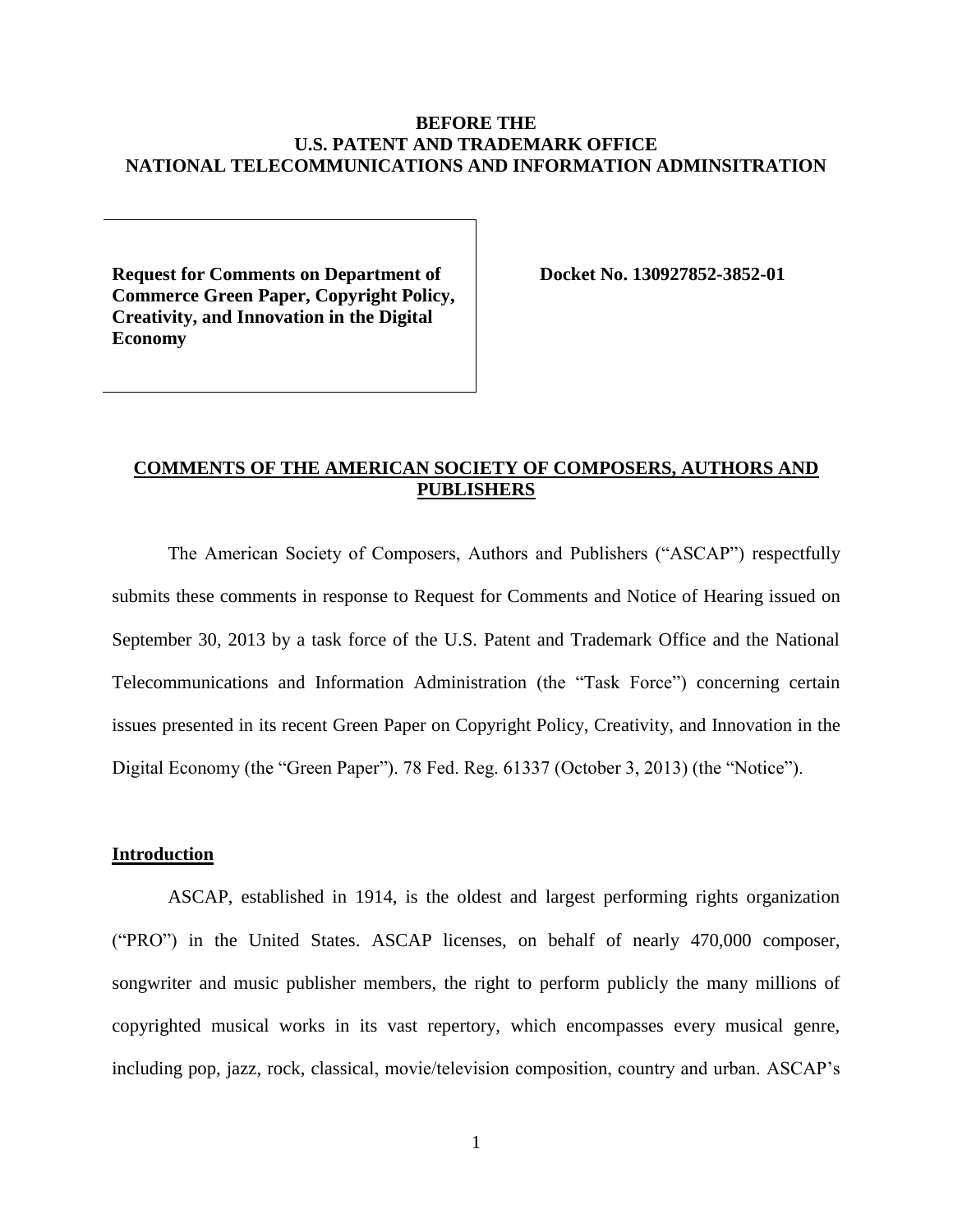members include music luminaries ranging from George Gershwin and Irving Berlin to Madonna, Bruce Springsteen and Garth Brooks. However, most of ASCAP's songwriter and composer members are essentially small businessmen and women who make their living writing music, relying heavily on the royalties collected and paid to them by ASCAP.

ASCAP grants public performance licenses to a wide range of users, including, for example, television and radio broadcasters, cable programmers and system operators, live concert producers, hotels, nightclubs, universities, municipalities, libraries and museums. As new means of technology have been created to transmit music, ASCAP has sought to offer new forms of licenses appropriate to these mediums. Indeed, ASCAP became the first PRO to offer a license for online performances of its members' works. Since then, ASCAP has developed licenses for all forms of digital and online performances including streaming services, ringback tone services, mobile services and digital applications. Ensuring the proper and efficient licensing of ASCAP members' works performed online has therefore become an important and crucial focus for ASCAP.

Considering that the livelihood of ASCAP's songwriter and music publisher members depends on a strong and robust copyright law, ASCAP has a keen interest in the Task Force's proceedings. ASCAP has shared its views regarding issues of importance to its members and appreciates the opportunity to participate further and continue working with the Task Force as it continues its study.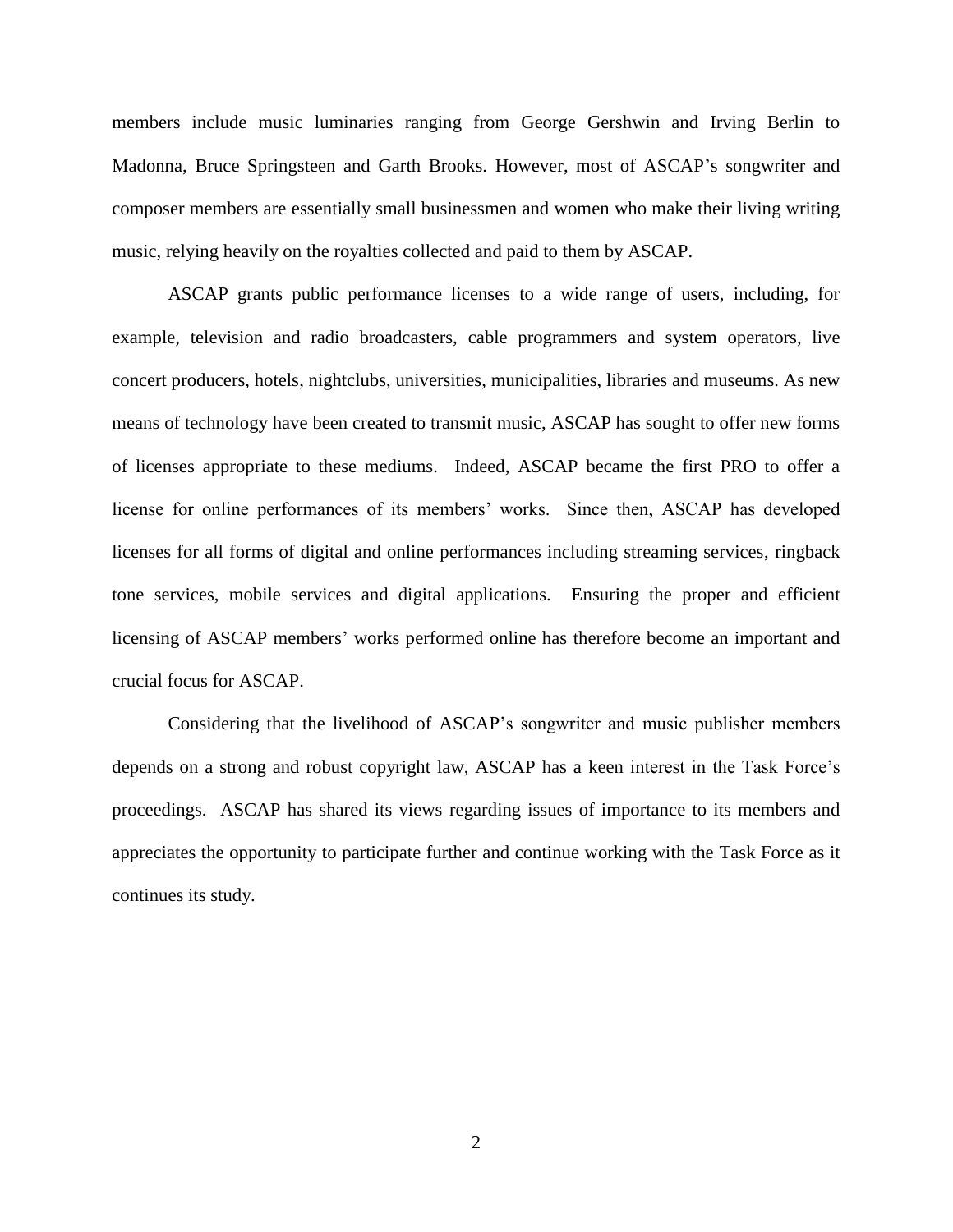#### **Issues of Concern to ASCAP and its Members.**

Music, more than any other type of creative work, has been at the forefront of the copyright debate. Not a day passes without an article or news segment relating to the issues surrounding the intersection of music, technology and copyright. Often at the heart of these issues is a focus on the proper development of a successful music licensing marketplace in the digital age. The Task Force demonstrated its appreciation of this fact in its support for Congressional attention to music licensing. The Notice does not focus on music licensing, but rather on five distinct issues. However, music licensing is directly relevant, or of paramount relevance to, each of the five topics on which the Notice seeks comments.

While ASCAP licenses only the public performance right, its members have sound interest in how their other rights -- reproduction, distribution, creation of derivative works -- are affected through online and other digital usage. To that extent, ASCAP supports the comments filed by the National Music Publishers Association on the noticed issues regarding remixes, first sale, statutory damages and the operation of the DMCA notice and takedown system. ASCAP supplements some those comments further below.

\* \* \*

At the outset, ASCAP wishes to underscore that this nation's copyright law is bound to further to Constitutional objectives of promoting the "progress of science and useful arts." U.S. Constitution, Art. 1, §8, cl. 8. These objectives are met by ensuring a strong framework that encourages continued creative production by, in part, ensuring the creators the ability to control, and receive fair remuneration for, the use of their original works. As the Supreme Court explained: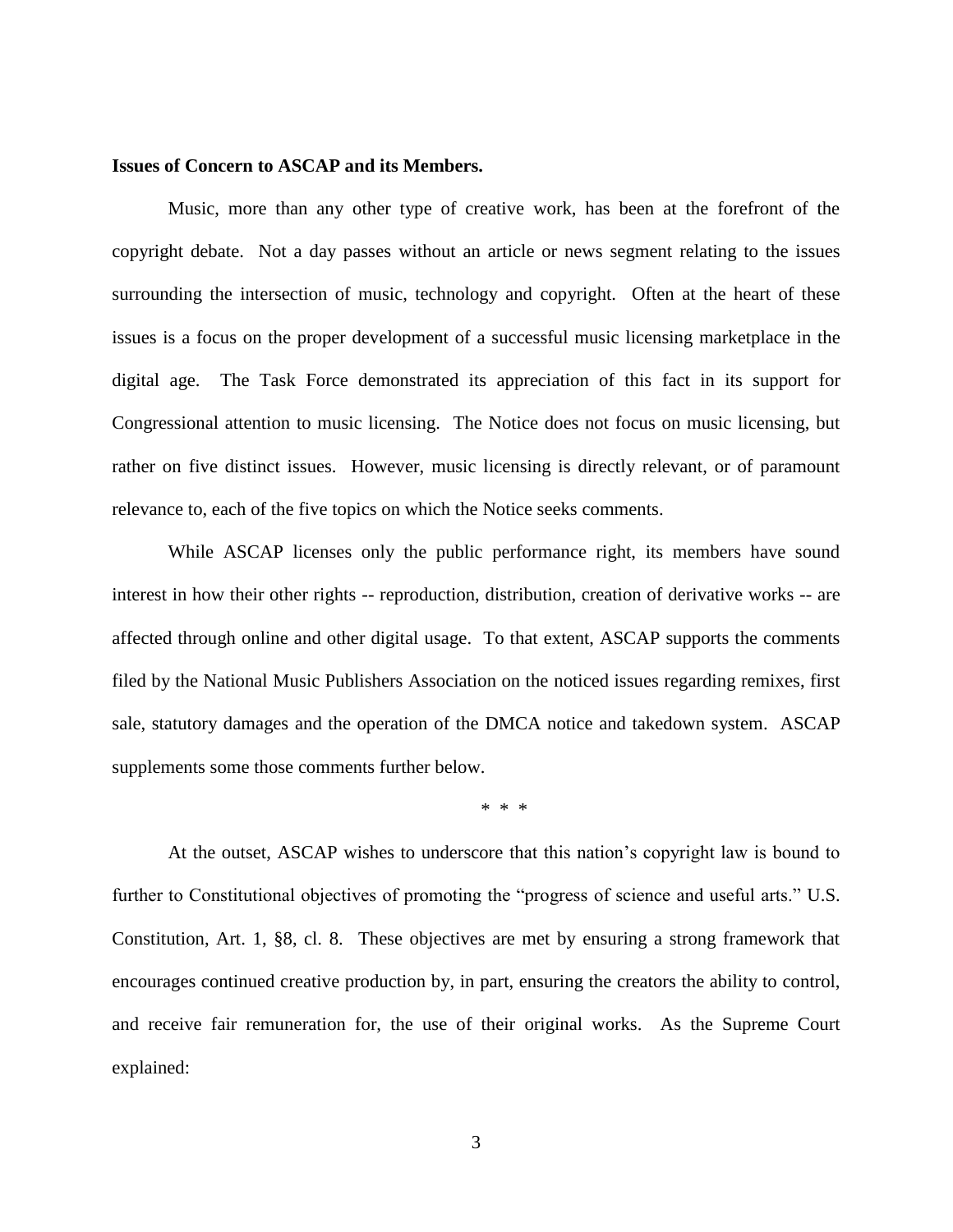The economic philosophy behind the clause empowering Congress to grant patents and copyrights is the conviction that encouragement of individual effort by personal gain is the best way to advance public welfare through the talents of authors and inventors in 'Science and useful Arts.' Sacrificial days devoted to such creative activities deserve rewards commensurate with the services rendered." *Mazer v. Stein*, 347 U.S. 201, 219 (1954).

While the Internet age has provided for an easier, or more efficient, manner by which works can be created and disseminated, the core principles underlying this country's copyright law remain unchanged. Accordingly, we submit that the first and fundamental question to be asked is not whether the current legal framework for these issues requires adjustment, but whether and how current and future marketplace solutions can best serve to meet the interests of creative and user communities.

By way of example, it took years of litigation under current copyright law – leading to the Supreme Court *Grokster* decision – for the marketplace to adjust and respond to new online digital music distribution technologies resulting in the creation of dozens of legal and successful content services. The Copyright Act did not require further adjustment to meet those recent distribution technologies; rather, marketplace solutions were able to develop and adapt to technological changes.

Of course, where marketplace solutions are hampered by the law or otherwise, a fresh outlook may well be necessary. The issue of orphan works is a prime example. By definition, orphan works are those works for which it is impossible to achieve a marketplace solution, by virtue of not possessing the necessary copyright owner and work information necessary to create a marketplace. The Task Force properly understood that this marketplace failure cannot be adequately addressed through current copyright law, and Congressional or other remedial action may in such case be appropriate.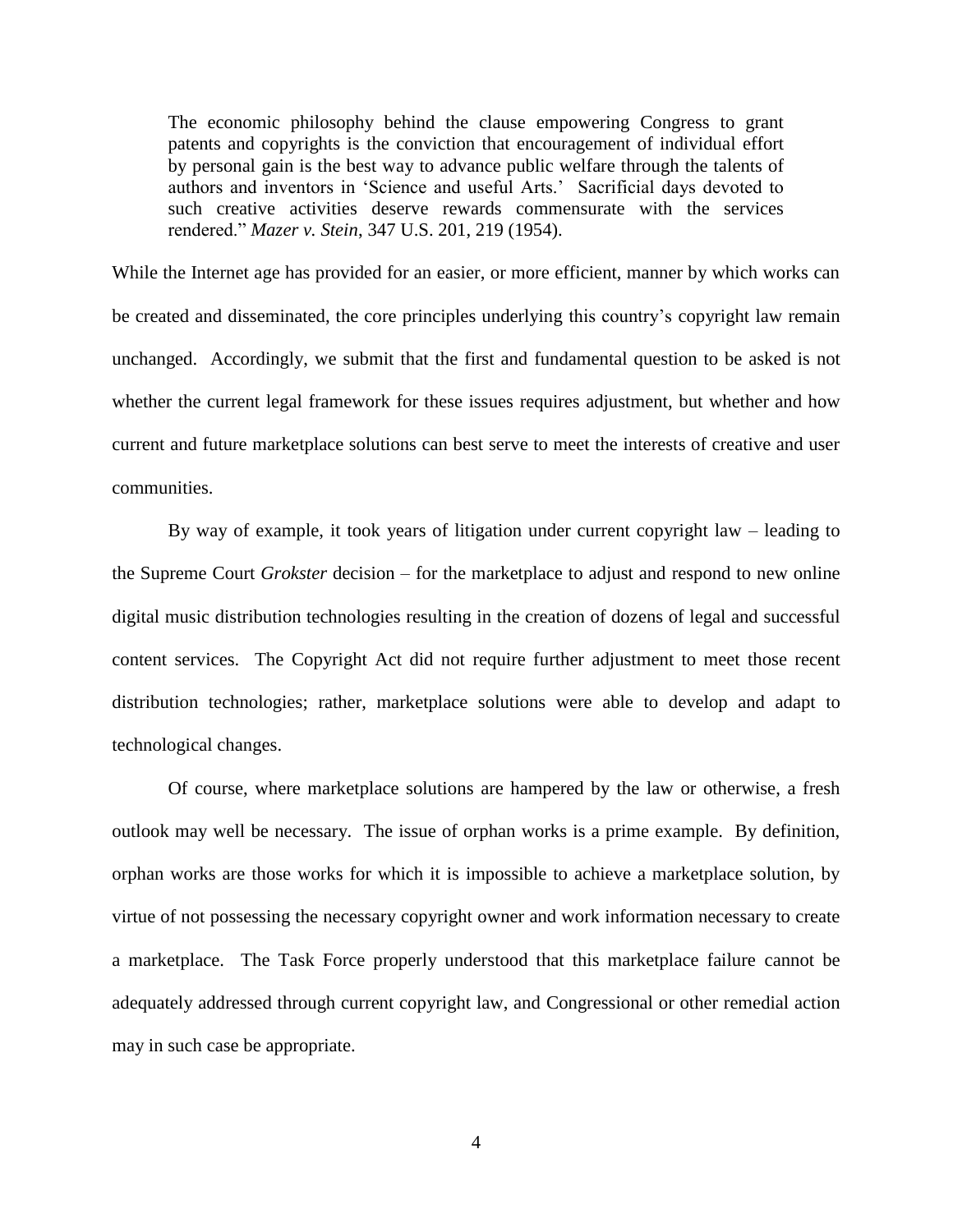The Task Force likewise recognized that the current music licensing environment displays marketplace failures and remedial improvement is necessary. Such was the case when Congress enacted the Digital Performance Right in Sound Recording Act and the Digital Millennium Copyright Act; the copyright law at such time, to the detriment of music creators, was not sufficient to permit a marketplace providing remuneration to creators for digital transmissions of music. ASCAP does not concede that the current system is completely "broken." Indeed, ASCAP's blanket license has been oft-heralded as a solution to the difficulties inherent in online licensing. And, as discussed below, the musical works industry is the single industry where access to licensing information is readily available and no orphan works issue exists. However, a confluence of factors has provided a marketplace that, as the Green Paper attests, many have deemed to be dysfunctional.

#### **Online Music Licensing Environment**

The Green Paper describes the multiple steps legal content services must take to ensure proper licensing of the multiple rights affected by their technology. *See* Green Paper, at 82-85. Currently, a structure is in place that provides for a complex navigation that is difficult for music users, leaves licensing gaps, and that ultimately provides unfairly low and inadequate remuneration to songwriters and music publishers. The Task Force recognized that in this area, current law may not properly reflect Constitutional objectives. If the current system cannot provide a mechanism by which a fair market can be achieved -- and it appears that it cannot -- it must be addressed.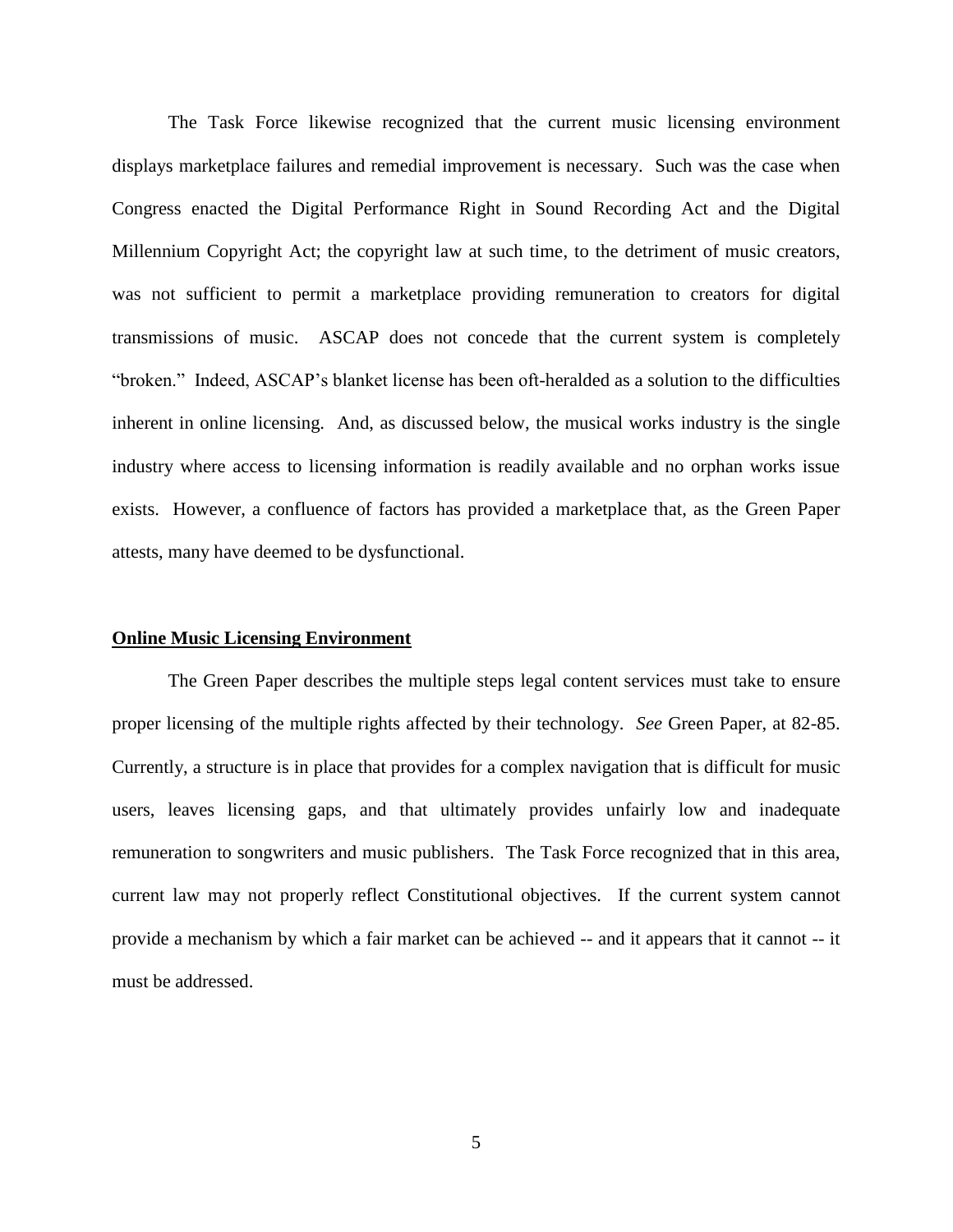#### Impediments to the Functioning Online Marketplace.

Songwriters and publishers have been hampered by a compulsory license (for "mechanical" reproductions) and a consent decree rate court process (for performing rights) that have resulted in an environment in which music users have an almost unfettered ability to use copyrighted songs, but do so without paying a fair and adequate price.

ASCAP and BMI operate under outdated consent decrees (in ASCAP's case over 70 years old) that impose upon the PROs various requirements and prohibitions that have failed to adjust to the current business landscape.<sup>1</sup> While the decrees appear to achieve efficient licensing mechanisms by obviating the need to negotiate separately with each of thousands of copyright owners through the use of the blanket license, they ultimately do so in a manner that devalues the rights of songwriters and music publishers. Users may receive the right to perform (but not reproduce) the millions of musical works in ASCAP's repertory simply by asking, but can do so often without paying a fair market fee that takes into account the full value of the uses made under the license. No specific rate standards have been dictated to the ASCAP rate court that serves as a gapstop measure should ASCAP and a user not agree upon license rates. Moreover, the rate court is not permitted by law to take into account all relevant market data points in setting fees. See 17 U.S.C. §114(i). This leads to absurd results that negatively affect songwriters and music publishers. For example, non-interactive streaming services paying fair market fees to owners of sound recordings under the Section 114 compulsory license (which

 $\overline{a}$ 

 $<sup>1</sup>$  ASCAP's decree requires ASCAP to offer a Through-to-the Audience blanket performance license to a music user</sup> upon request. ASCAP's blanket license may only cover the non-dramatic public performance right; ASCAP is prohibited from licensing mechanical or other reproduction rights. A music user need not pay any fee under the license until a final or interim fee can be negotiated. If the parties cannot agree upon the license fee, then ASCAP and the user must resort to a special ASCAP rate court that sets the interim or final fee. The ASCAP Consent Decree is available at [http://www.ascap.com/~/media/files/pdf/members/governing-documents/ascapafj2.pdf.](http://www.ascap.com/~/media/files/pdf/members/governing-documents/ascapafj2.pdf)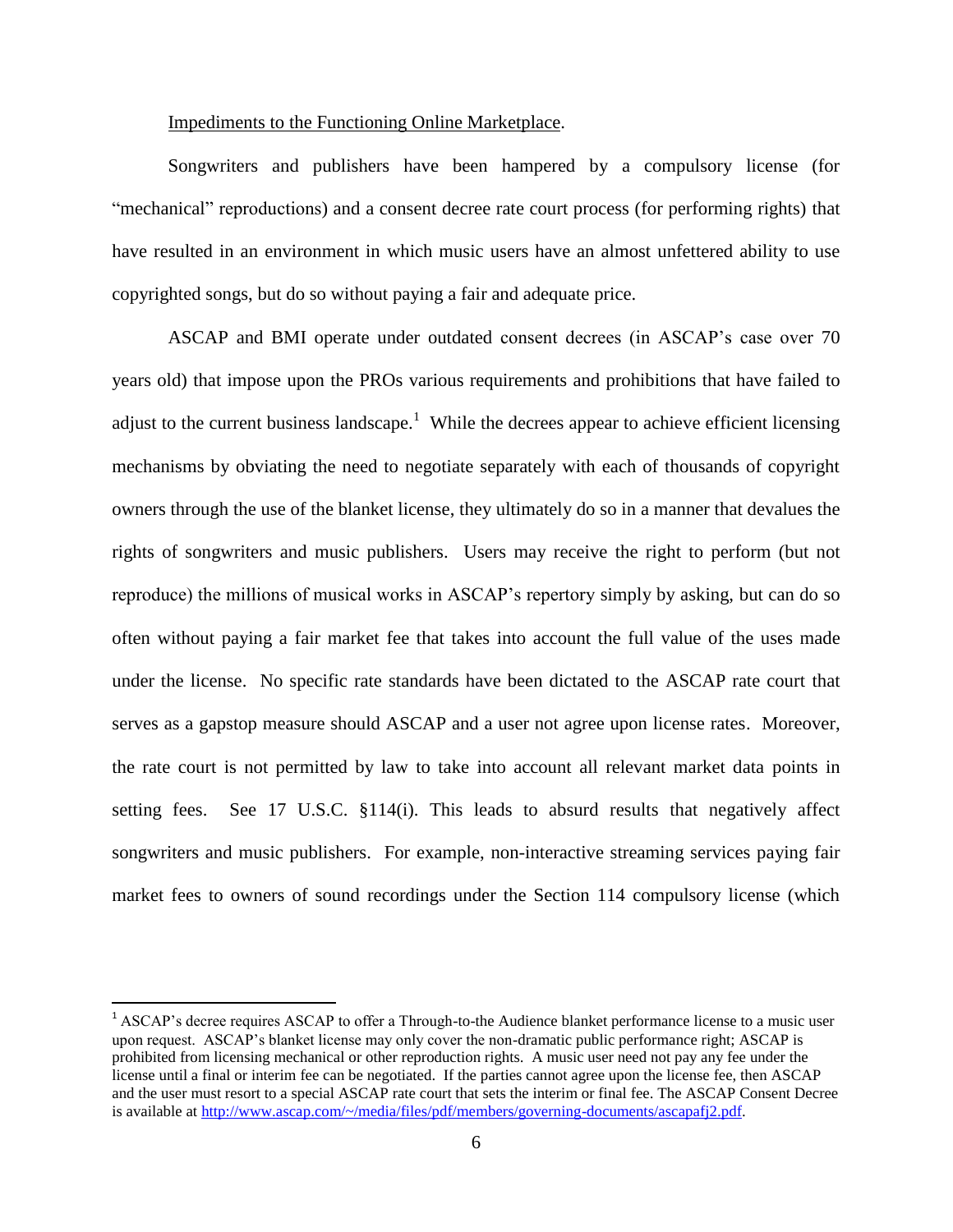possesses a fair marker rate standard) pay songwriters and music publishers for such performances in the order of only 8% of the fees paid to owners of sound recordings.

Furthermore, those services are unable to look to ASCAP to provide a license for attendant mechanical reproductions made in the course of transmitting works. ASCAP's consent decree prohibits ASCAP from granting bundled licenses that provide both rights. The users may, however, look to the Section 115 compulsory license for such mechanical rights. However the rate setting mechanism under Section 115 does not provide for fair remuneration to songwriters and music publishers. While the law requires the adjudicating body, the Copyright Royalty Board, to assess certain factors in setting the Section 115 rates, it does not impose a willing-seller willing-buyer fair market standard.  $17 \text{ U.S.C.}$  Section  $801(b)(1)$ . As a result, owners of sound recordings have been able to negotiate and collect fair market fees for their sound recordings that are many times the amount publishers and songwriters collect under Section 115 for the same musical composition. In order to approximate a working marketplace, this must be remedied.

ASCAP's blanket license clearly offers an efficient means by which a music user can legally use a significant repertory of music – particularly online services that make use of many thousands of unique works and must clear millions of unique transmissions. Indeed, collective licensing has often been heralded as a potential solution to the problems of licensing in the digital age. Similarly, many commentators have pointed to the compulsory license system as a means to resolve marketplace failures. The Task Force should be reminded that where these options may serve as part of a larger array of licensing solutions, they should not stand as an impediment to a functioning marketplace. The examples set out above evidence that even mechanisms instituted as a means to advance licensing, if left unchecked, can lead to a breakdown in the marketplace.

7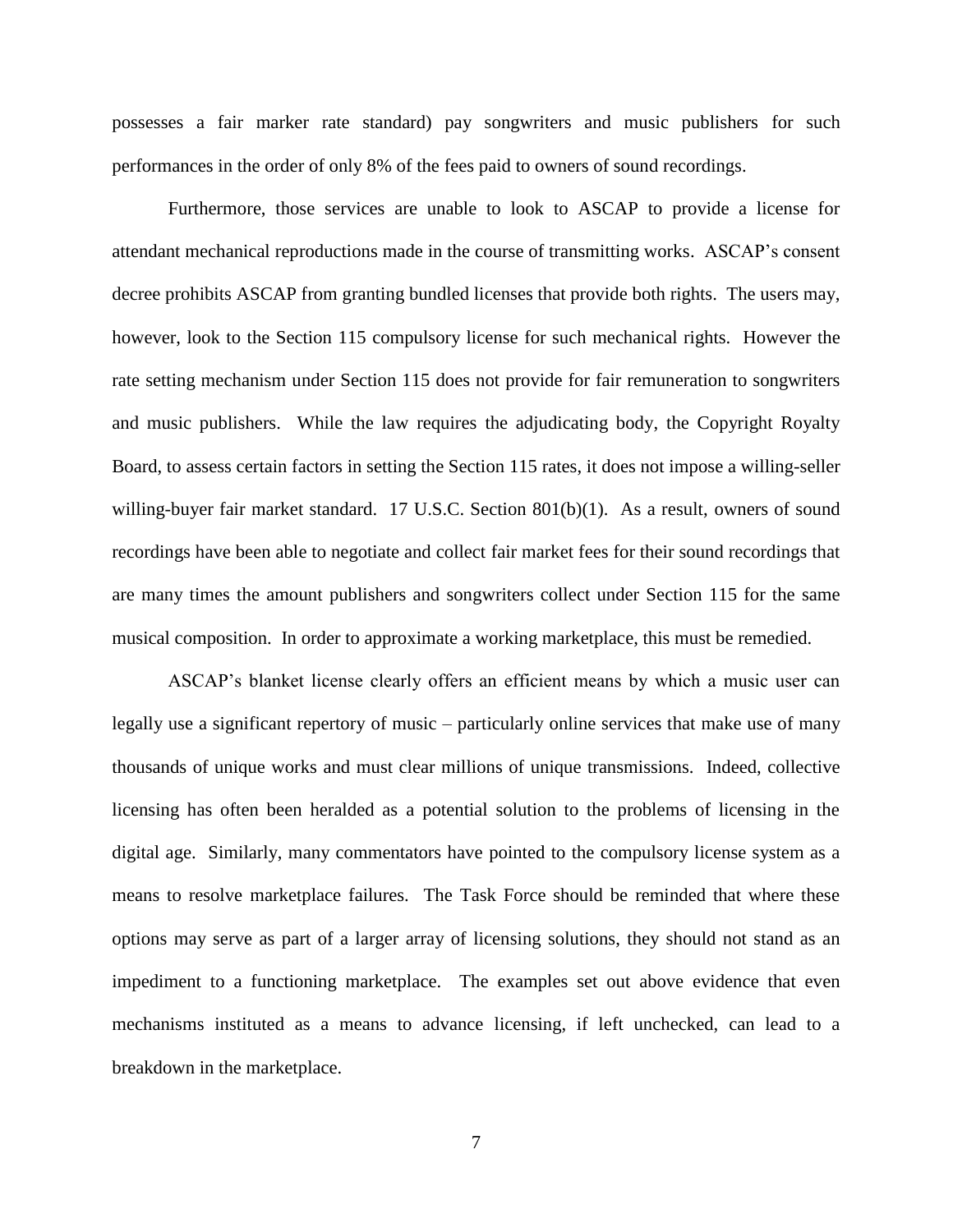#### Government Role in Improving the Online Licensing Environment

The Task Force correctly concludes that in order to have a functioning marketplace, there is a need for "comprehensive and reliable ownership data, interoperable standards enabling communication among databases, and more streamlined licensing mechanisms". Notice at 61339. The music industry has understood this for some time. ASCAP and other music rights holders and licensing organizations have long been devoted to ensuring that proper interoperable ownership data exists on a global basis.

ASCAP, other PROs and music organizations maintain extensive databases of copyright information, as well as contact information for their respective affiliates and members, which creators and music users can freely access at any time and without charge to determine where to obtain rights and clearances.<sup>2</sup> These musical works databases are invaluable resources for those seeking to use musical works. Often the first stop for rights and clearance information, ASCAP maintains information on virtually all copyrighted musical works, and up-to-date contact information for the overwhelming majority of works, allowing potential creators and music users to contact and seek appropriate license for any uses of musical works.

Moreover, for decades now, the PROs around the world through their participation in the International Confederation of Societies of Authors and Composers (known as "CISAC"), a global trade association of collecting right organizations, have worked to develop "Common Information Standards" for the maintenance and exchange of information regarding their musical

 $\overline{2}$ <sup>2</sup> ASCAP offers copyright information through its ACE database ("ACE"), located at http://www.ascap.com/ace. ACE is a database of all song titles licensed by ASCAP in the U.S. that have been performed and have appeared in any of ASCAP's domestic performance surveys, and includes copyrighted arrangements of public domain works and foreign compositions licensed by ASCAP songwriters, including cowriters who are either affiliated with other PROs or not affiliated with any organization; the names, contact persons, addresses, and phone numbers of publishers or administrators of the works; and the names of performers who have made commercial recordings of the works.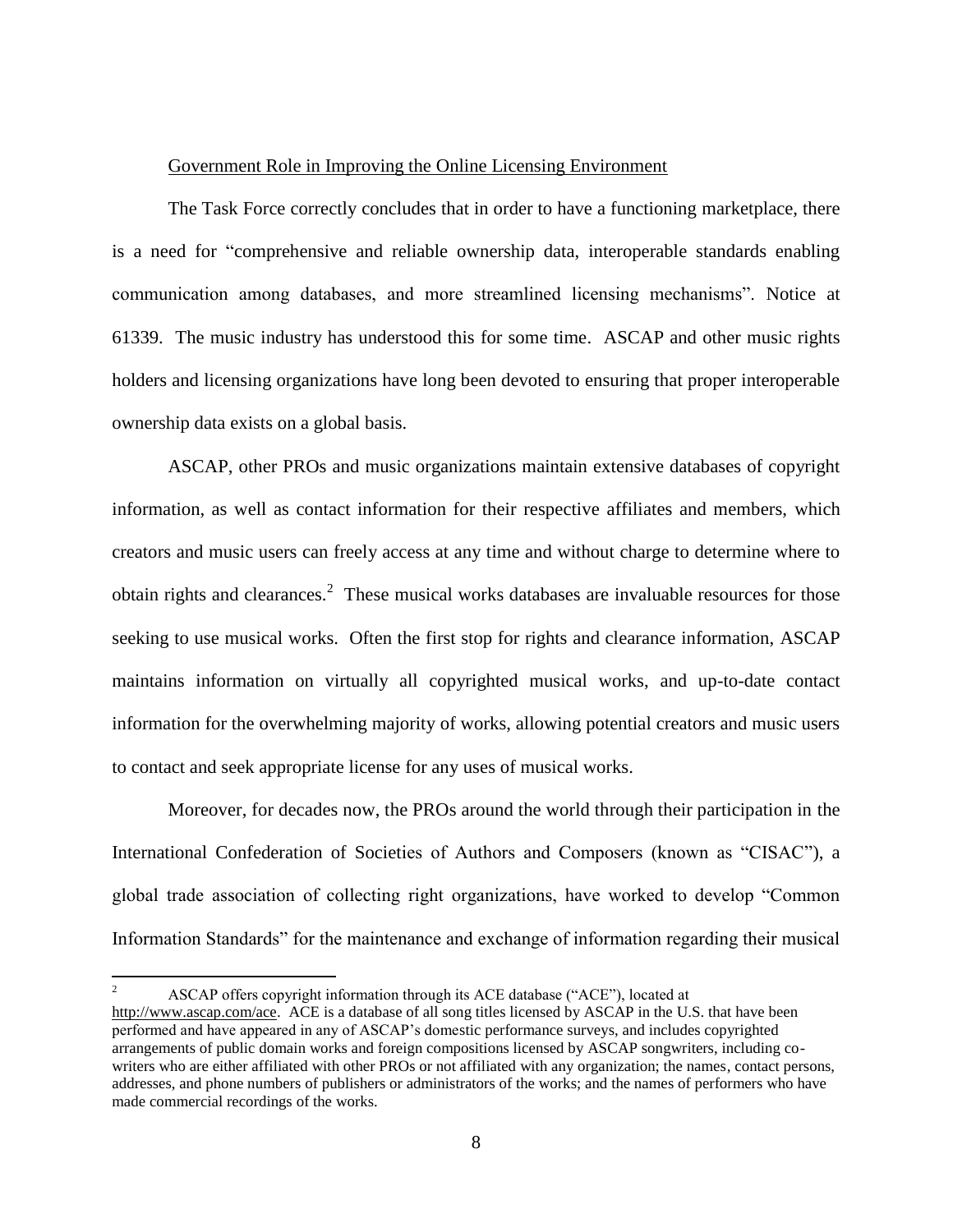works repertories, including agreed upon protocols and unique numbering systems. Most recently, certain of the larger PROs are funding the design of a Global Repertory Database ("GRD") will provide a "central, authoritative, multi-territorial source of the global repertoire of musical works copyright metadata," that will further assist music services in identifying (and properly compensating) the copyright owners of musical works. Attached is an appendix describing in more detail the practices and efforts of PROs to maintain and link their databases, and the GRD.

 Accordingly, considering the advances made by ASCAP and others in developing comprehensive databses, we believe that governmental or other private initiative to maintain a musical works database or common information system is not warranted, and may even interfere with current undertakings by the music industry.

#### **Legal Framework for Remixes**.

ASCAP agrees with other commentators who believe that legislative remedial action is unnecessary with regard to the issue of remixes. All remixes -- whether samples, mash-ups, or user-generated content -- are "derivative works" as defined by the Copyright Act. To the extent a copyright owner wishes to deny or permit the right to utilize their work, they should continue to have the exclusive right to do so. The intersection of creativity and derivative usage is a not new concept, and current copyright doctrines traditionally used to balance the two -- such as substantial similarity, de minimus usage and fair use -- are adequate to address users' rights in the digital age.

Moreover, considering the financial benefit to copyright owners for the use of their works, marketplace solutions will be created, if they do not exists already, to address licensing

9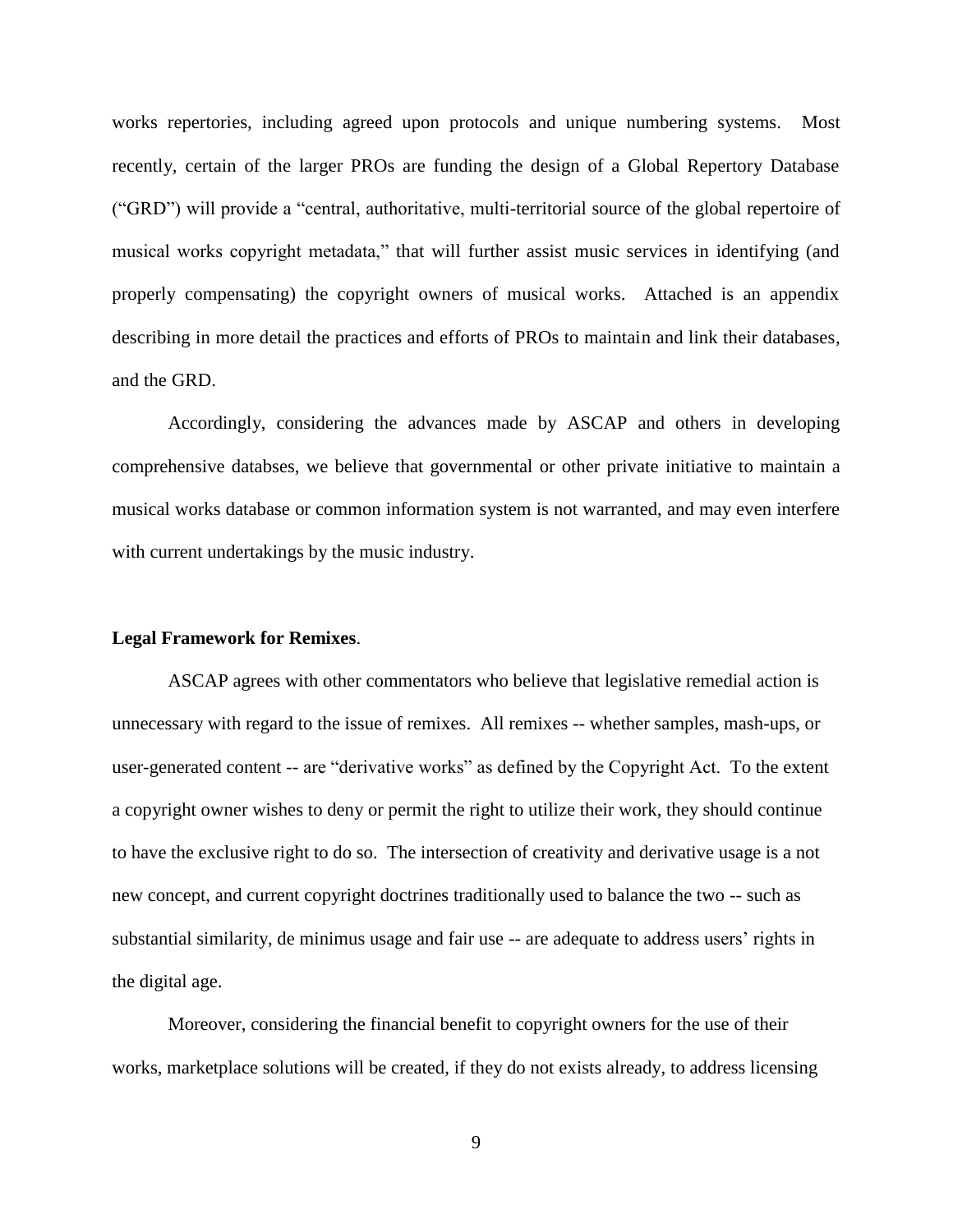concerns. For example, years ago third party clearance entities were created to address the widespread practice of digital sampling.

Finally, it should be stressed that marketplace negotiations are important in maintaining proper ownership and royalty data. For example, ASCAP is able to determine proper ownership of derivative works, such as unique arrangements of pre-existing songs, and crediting for their use, only by virtue of the parties' agreement and informing ASCAP of the proper share division and allocation. Without that agreement, ASCAP would not know how to properly register and credit those works.

### **Statutory Damages**

ASCAP does not believe that any legislative action is necessary or appropriate with regard to the availability of statutory damages for file sharing, large scale secondary infringers in the digital environment or otherwise. Statutory damages have been enacted as a means to redress infringement when determining actual damages is difficult or impossible. As, if not more, importantly, they serve as a deterrent to ensure that rampant infringement does not occur. Limiting statutory damages would lead to a "use now ask never" behavior when the only downside of getting caught is a light slap.

Congress understood that as each case of infringement is fact specific, a range of acceptable statutory damages, rather than a formulaic imposition, would allow judicial flexibility. Small infringers receive penalties in proportion to their activities. The awards made against individual file-sharers have taken into account the intentional and provocative behavior of the defendants. However, for large scale infringement, particularly for those businesses built on infringement, the availability statutory damages is often the only remedy left to copyright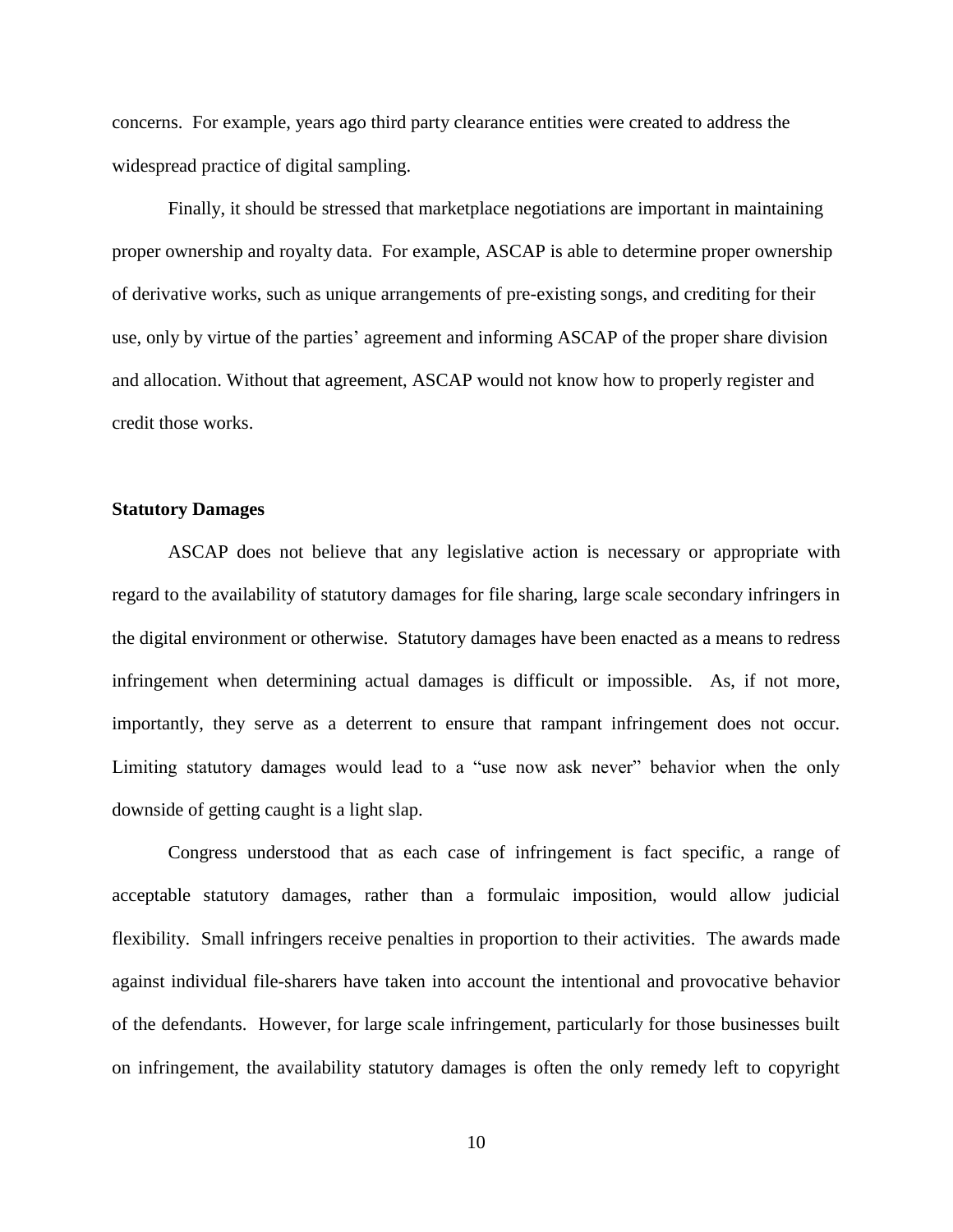owners. The respite given to guilt-free service providers is the DMCA safe harbor. Additionally limiting statutory damages would leave a copyright law lacking bite, providing the incentive for the building of businesses upon infringement.

The issue of statutory damages does not require a re-examination at this time.

#### **Operation of the DMCA Notice and Takedown System**

ASCAP supports a full re-examination of the existing DMCA Notice and Takedown System and applauds the Task Force for opening the dialogue. The Green Paper describes the failings of the system. Clearly, the system must undergo significant modifications if it will have any use in protecting the rights of copyright owners online.

The DMCA places the burden of policing for infringing activity solely on the shoulders of copyright holders, many of which are unable to ensure that their rights are not being infringed upon online. As the law stands, and particularly on the heels of a number of recent court decisions, ISPs have little incentive to unilaterally seek to lessen infringement such as by voluntarily using standard filtering techniques that are readily available and easily implemented and that would greatly reduce both the burden on copyright owners and copyright infringement. While the system was intended both as a means for copyright owners to enforce their rights, it was also intended as an incentive for copyright owners and ISPs to work together to combat copyright infringement.

ASCAP is hopeful that the Task Force can move the dialogue forward. ASCAP points to the various working groups comprised of copyright owners and users, that have over the years been able to work together to create accepted guidelines that covered a range of uses. For example, guidelines (not having the force of law) were created to address copying by teachers for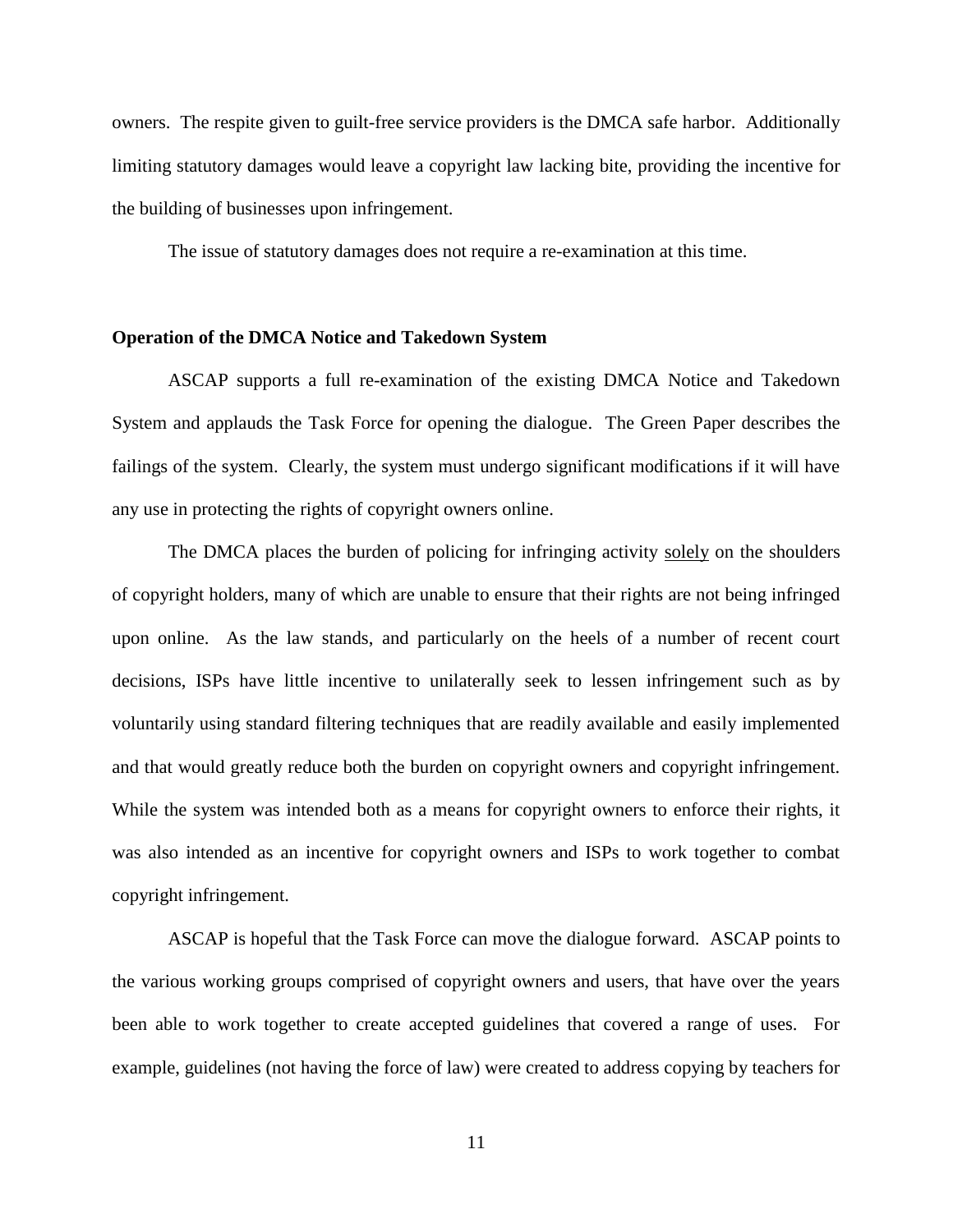classroom use, copying of music for educational purposes, the recording of educational broadcast material and educational multimedia use.<sup>3</sup> ASCAP believes that until legislative fixes are instituted – and they should be – a working group be created to develop industry guidelines going forward to ensure a workable and useful system accessible, usable and affordable to both large and small copyright owners.

Respectfully Submitted,

American Society of Composers, Authors and Publishers One Lincoln Plaza New York, New York 10023

Contact: Sam Mosenkis VP of Legal Affairs smosenkis@ascap.com

 $\overline{a}$ 

<sup>&</sup>lt;sup>3</sup> See Agreement on Guidelines for Classroom Copying in Not-for-Profit Educational Institutions, contained in H.R. REP. NO. 1476, 94th Cong., 2d Sess. 47, 68-74 (1976); See Guidelines for Educational Use of Music, Id. at 70-71; The Conference on Fair Use ("CONFU"), Final Report to the Commissioner on the Conclusion of the Conference on Fair Use, November 1998.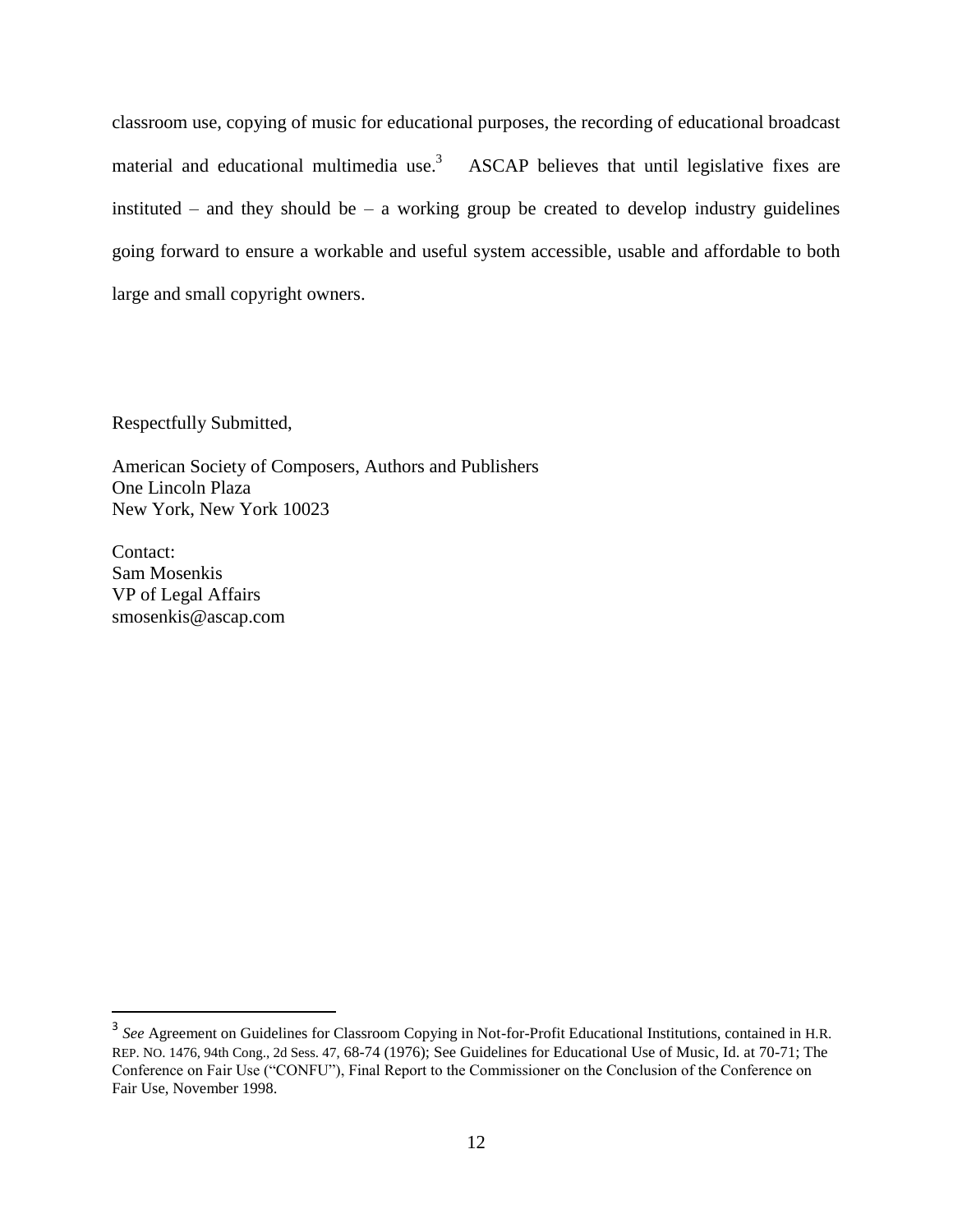#### **APPENDIX: OVERVIEW OF PROs DEVELOPMENT OF GLOBAL DATABASES**

The performing right organizations ("PROs") have for decades worked on developing protocols for exchanging information about the ownership of musical works under the aegis of the International Confederation of Societies of Authors and Composers (known as "CISAC" – based on the acronym for its French name, Confédération Internationale des Sociétitiés d'Auteurs et Compositeurs), a global trade association of collecting right organizations. The PROs have been driven to do so given the extensive means by which individual musical works are used and performed through all types of media and platforms worldwide. It is absolutely crucial for the PROs to carry complete and accurate databases, maintained under agreed standards, listing the musical works, writers and owners which they represent in their territories to enable the licensing of such works by music users as well as accurate distribution of royalties paid under such licenses.

While we do not expect that these database systems, which the PROs have created, would or could be replicated fully or easily for other types of copyrighted materials, we hope to illustrate how an industry can work jointly to ensure that proper ownership information is uniform and available. Set forth below is a high level summary of some of the procedures that have been adopted by PROs, as well as their present work on designing a Global Repertory Database (the "GRD;" also sometimes referred to as the "GRDB").

#### **A. IPIs: How Writers and Publishers are Identified**

Upon joining a PRO, the writer (all songwriters, composers and lyricists are hereinafter referred to as "writers") or music publisher member discloses to that PRO its full contact and other personal information that the PRO might find relevant and necessary to pay the writer or publisher royalties. The PRO keeps this information confidentially in its own proprietary and confidential membership database. No other PRO has access to the non-public, personally identifying, and confidential data or membership database of any other PRO. However, because PROs must know which musical works are licensed through which PROs in order to properly distribute both domestic and foreign royalties, all the PROs worldwide have adopted a system of uniform number coding used to link musical works with their writers and publishers and their PRO affiliation. As noted, this system is overseen by CISAC.

CISAC has over 230 societies, as either full, associate and provisional members, in over 120 countries, which collect for creators or "authors" of musical, literary, audiovisual, graphic and dramatic works, with the majority being collecting societies for musical works. *See* [www.cisac.org.](http://www.cisac.org/) One of CISAC's "essential purposes" is to co-ordinate the technical activities of collecting right organizations. To that end, CISAC's societies have worked to develop a "common information system" or "CIS," the purpose of which is to introduce, develop and maintain: (i) standards for the efficient distribution of royalties ("CIS Standards"); and, more importantly for our purposes, (ii) databases which enable members to share information based on the CIS Standards. Referenced therein are several standards, which are discussed in greater detail below, including the "IPI" (interested party identifier), the "ISWC" (the international standard work code for musical societies) and CIS-Net (the network of databases used for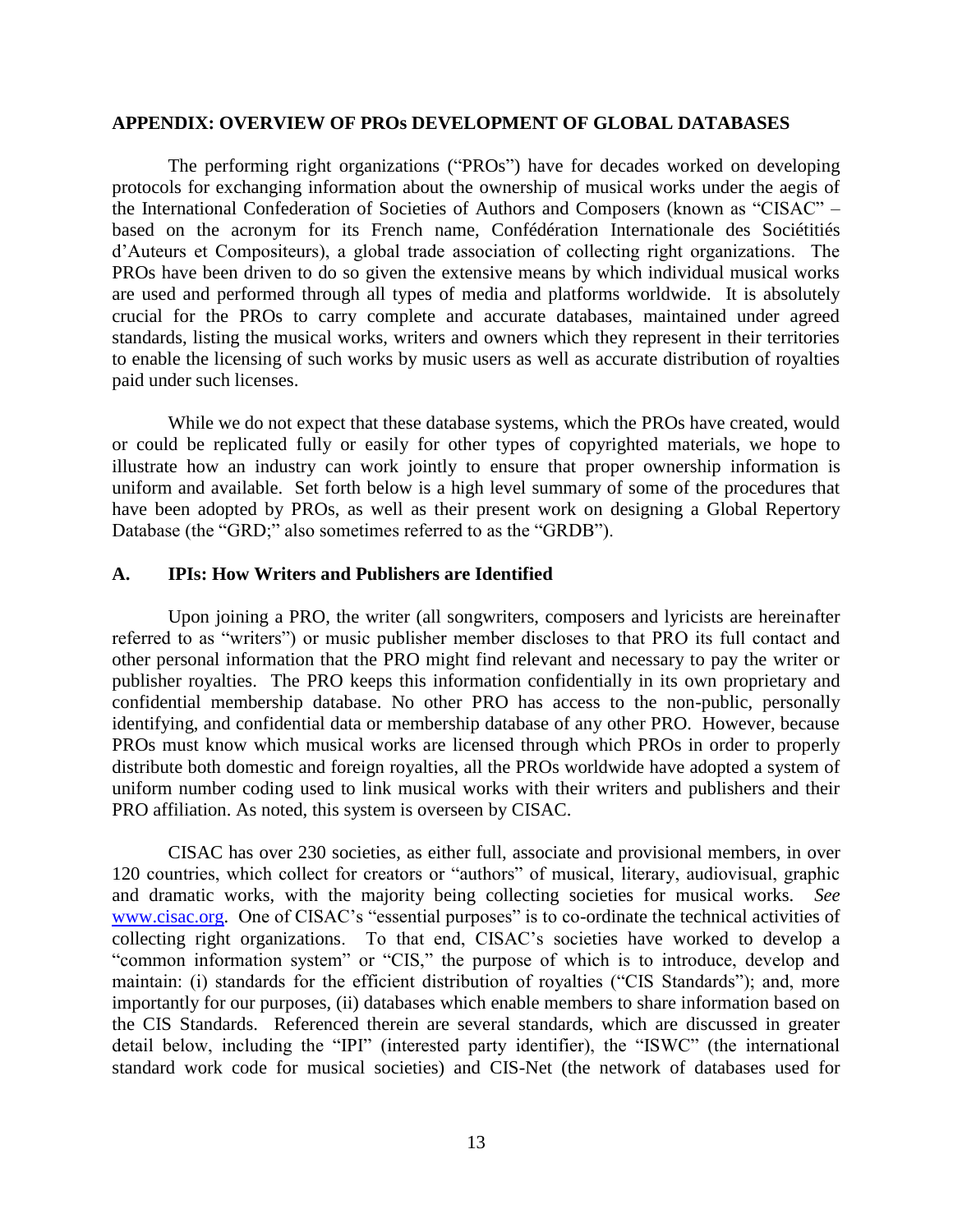referencing data on musical works, which allows for cross- referencing of ISWCs to IPIs, including unique PRO codes).

Once a writer's or a publisher's membership in a PRO is accepted, the PRO will apply for a unique IPI for that unique member. The function of an IPI number is the de facto international identifier of that person or entity and link to its PRO of affiliation by territory. It is the IPI that is thereafter associated globally with the writer of the work and the work's publisher (on a territorial basis), even if his, her or its society of affiliation may change. If, for example, a writer resigns from ASCAP and joins BMI, he or she retains the same IPI.<sup>4</sup>

While the PRO itself retains detailed information regarding its members and affiliates in its own confidential databases, the IPI database contains only limited identifying information regarding the writers and publishers, limited to the name of the writer or publisher, its affiliated PRO, date of birth and nationality. The IPI database does not contain the writer's or publisher's address, residence or contact information, the identity of any assignees, or in the case of a deceased writer, his or her heirs. However, the IPI database is accessible by all PROs, as well as certain music users, as part of a network of databases with musical work information known as CIS-Net, as overseen by CISAC.

Standing alone, the IPI database serves merely to list centrally all writers and publishers that are members of PROs to permit such writers and publishers to be identified internationally by a specific code number; it is only when the IPI is used in connection with other data that is has the utility, for example (and most importantly) to connect writers and publishers with the musical works they have created, as explained below.

### **B. ISWCs**: **How Musical Works are Identified**

 $\overline{a}$ 

Every musical work, whether a song, classical composition or television soundtrack cue, has been written by one or more writers, who divide their interests in their work by an agreedupon percentage. These writers typically, but not always, assign their copyright interests in the work to one or more music publishers, generally in the same fractional ratio; sometimes a writer will retain some share of ownership as a "publisher." The writers of a specific work will, of course, never change once the work is written, whereas publishers of works sometimes change when they sell their works to other publishers, writers terminate their contracts with publishers and take back their publishing interests, give their copyright interests to another publisher and/or authorize another publisher to administer their works.<sup>5</sup>

The writer and publisher share data regarding a musical work (*i.e.*, who wrote and published a work) is unknown to PROs until the creators of the work – the writer(s) and/or

<sup>4</sup> Those writers that work under various pseudonyms will obtain a "Base IPI number" and separate sub-IPI numbers for each pseudonym. The pseudonym sub-IPIs will automatically link to the Base IPI, such that usage of any of the writer's sub-IPIs will refer back to the Base IPI. This ensures that works authored by one writer under various pseudonyms will all link back to the same writer and the writer's PRO of affiliation.

<sup>5</sup> In the case of foreign PROs, however, the writer remains with the foreign PRO – typically having given it an exclusive right to license – and whatever changes may take place vis-à-vis the writer's publishing relationship, the new publishing relationship would still run through the foreign PRO.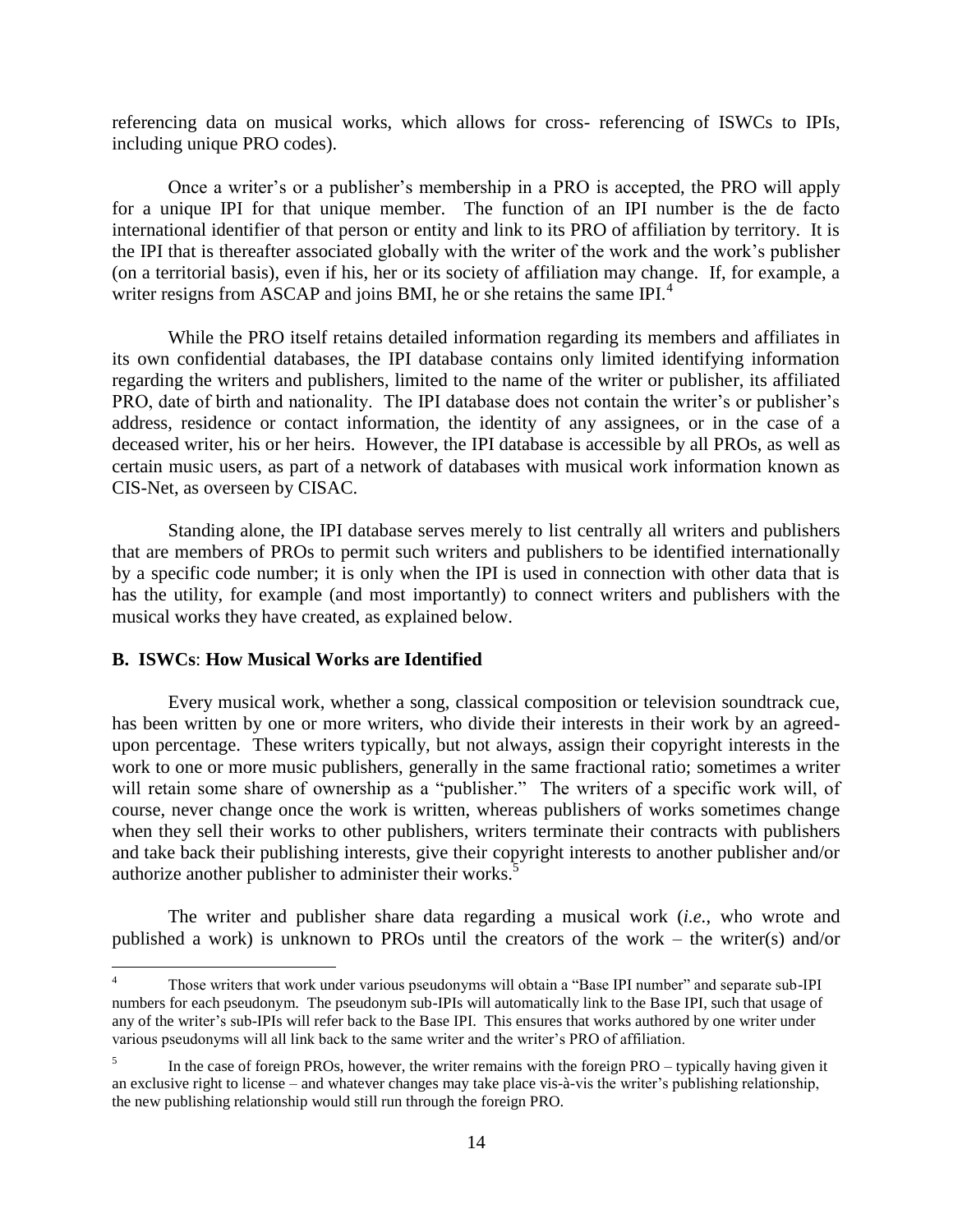publisher(s) – publicize that information. This publication is accomplished through registration processes operated by each PRO separately. Members of a PRO are required to register their works with their PRO for inclusion in that PRO's own title database. The title registration will contain the identities of the writers and the publishers (updated as necessary), the appropriate fractional shares and affiliated PROs of each. Once registered by a PRO member, the work becomes a part of that PRO's repertory. Many PROs maintain free, publicly searchable databases of the works which they represent in their territories; ASCAP's is known as ASCAP Clearance Express or ACE, and is available through ASCAP's website, at [www.ascap.com/ace/;](http://www.ascap.com/ace/) BMI's database is available at [www.bmi.com;](http://www.bmi.com/) and SESAC's is available at [http://www.sesac.com/Repertory/Terms.aspx.](http://www.sesac.com/Repertory/Terms.aspx) By virtue of these searchable title databases, any member of the public can peruse the vast repertories of the U.S. PROs, which together contain practically the entire U.S.-based copyrighted song repertory,<sup>6</sup> as well as the works of foreign PRO members as represented by ASCAP, BMI and SESAC here in the U.S.

To ensure, however, that the entire world musical works repertories are aligned, works registration follow CISAC-agreed registration standards, referred to as "Common Works Registration" standards, and which in turn allow for obtaining a unique "ISWC." Much as each PRO member is given a unique IPI code to identify the member in a standardized manner, each musical work is similarly given a unique international work code, known as the ISWC, to identify that work internationally in a standardized manner.

The PROs, through CISAC, make their musical works title database information accessible through the CIS-Net.<sup>7</sup> In this way, PROs all access the CIS-NET, and thereby have access to a connected listing of all works by ISWC and all writers/publishers by IPI. Of course, again, the information a PRO makes available regarding a work – as available on CIS-Net – does not contain any contact information. The contact information for the copyright owners is available at the PRO level, on their publicly available databases. If a member of the public wishes to determine who is the copyright owner of a particular work, it need only contact (or search the databases of) the PRO with which that owner is affiliated. The PRO can advise a user whether the work is indeed in its repertory, and how to contact its copyright owner, or by utilizing the CIS-NET direct the user to the proper PRO who can advise the user of the copyright ownership information. The key point as that because of the CISAC CIS-NET systems, all PROs worldwide access uniform information regarding tens of millions of copyrighted works worldwide. Moreover, because of the worldwide access to the same databases, which are used to ensure full and accurate distribution of royalties, the PROs have the ability and incentive to ensure that the data is the CIS-NET is complete and accurate. Each PRO routinely reviews the data therein, particularly to complete information for any "unidentified" works.

 $\overline{a}$ 

<sup>6</sup> It should be noted that some PROs have a legal requirement to make its list of members and repertories publicly available. See, e.g., Section X of the ASCAP Consent Decree at [http://www.ascap.com/~/media/Files/Pdf/members/governing-documents/ascapafj2.pdf.](http://www.ascap.com/~/media/Files/Pdf/members/governing-documents/ascapafj2.pdf)

<sup>7</sup> CIS-Net is actually a network of database nodes, including individual PRO database nodes and multisociety nodes. A work may appear in multiple nodes, but the information that is considered authoritative is always the one that can be found in the PRO's node affiliated with the work's writer(s) and publisher(s), or the node of the group in which that PRO is participating.